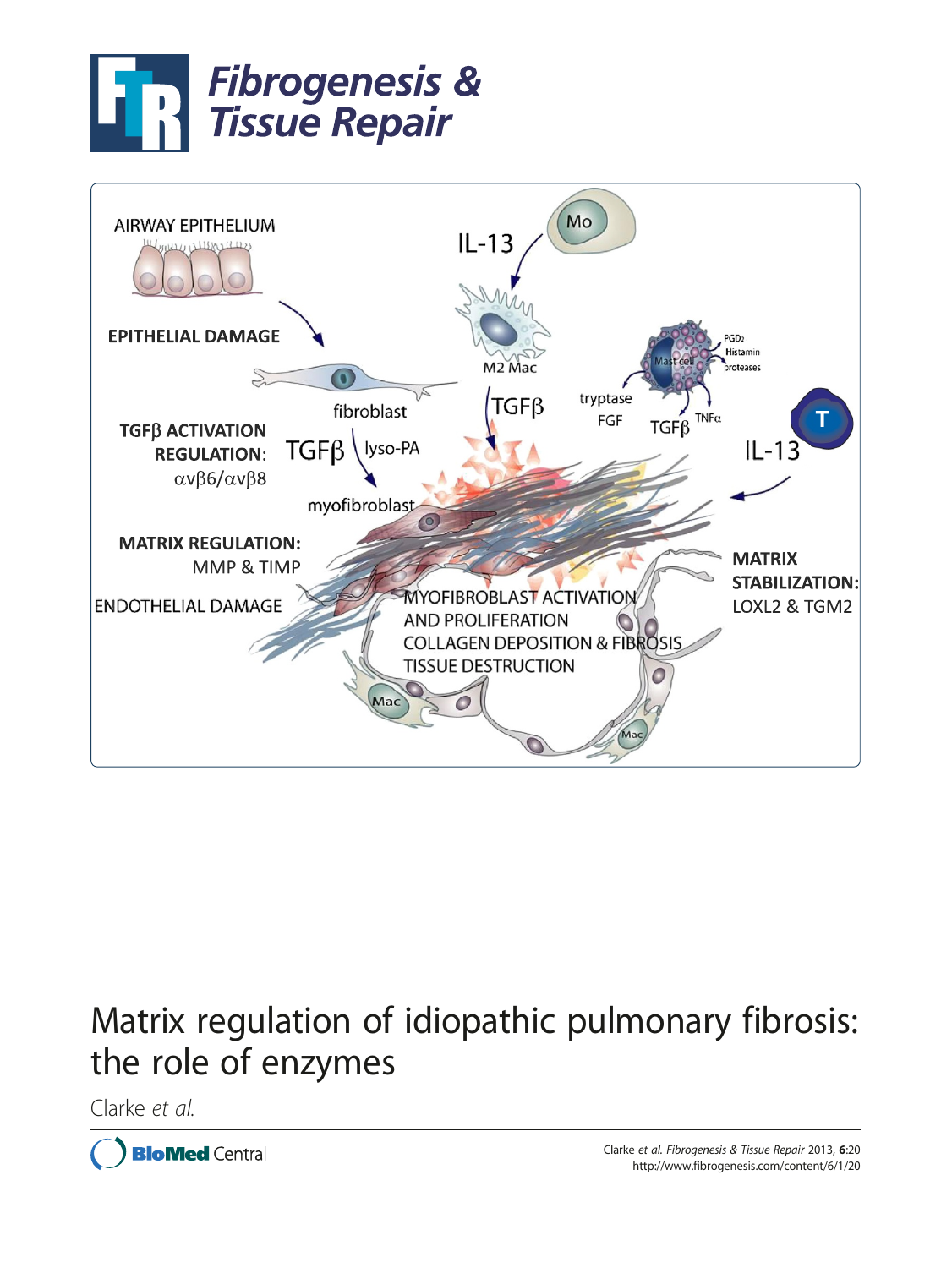

 $\mathbf{P}_\text{R}$  . The contract of the contract of the contract of the contract of the contract of the contract of the contract of the contract of the contract of the contract of the contract of the contract of the contract

# Matrix regulation of idiopathic pulmonary fibrosis: the role of enzymes

Deborah L Clarke<sup>1</sup>, Alan M Carruthers<sup>1</sup>, Tomas Mustelin<sup>2</sup> and Lynne A Murray<sup>1\*</sup>

# **Abstract**

Repairing damaged tissues is an essential homeostatic mechanism that enables clearance of dead or damaged cells after injury, and the maintenance of tissue integrity. However, exaggeration of this process in the lung can lead to the development of fibrotic scar tissue. This is characterized by excessive accumulation of extracellular matrix (ECM) components such as fibronectin, proteoglycans, hyaluronic acid, and interstitial collagens. After tissue injury, or a breakdown of tissue integrity, a cascade of events unfolds to maintain normal tissue homeostasis. Inflammatory mediators are released from injured epithelium, leading to both platelet activation and inflammatory cell migration. Inflammatory cells are capable of releasing multiple pro-inflammatory and fibrogenic mediators such as transforming growth factor (TGF)β and interleukin (IL)-13, which can trigger myofibroblast proliferation and recruitment. The myofibroblast population is also expanded as a result of epithelial cells undergoing epithelial-to-mesenchymal transition and of the activation of resident fibroblasts, leading to ECM deposition and tissue remodeling. In the healthy lung, wound healing then proceeds to restore the normal architecture of the lung; however, fibrosis can develop when the wound is severe, the tissue injury persists, or the repair process becomes dysregulated. Understanding the processes regulating aberrant wound healing and the matrix in the chronic fibrotic lung disease idiopathic pulmonary fibrosis (IPF), is key to identifying new treatments for this chronic debilitating disease. This review focuses primarily on the emerging role of enzymes in the lungs of patients with IPF. Elevated expression of a number of enzymes that can directly modulate the ECM has been reported, and recent data indicates that modulating the activity of these enzymes can have a downstream effect on fibrotic tissue remodeling.

Keywords: Fibrosis, Matrix, Chronic remodeling, IPF

# Fibrotic matrix versus normal matrix

Multiple mechanisms and mediators contribute to an altered ECM in IPF. Components of the ECM are produced intracellularly by resident cells and secreted into the ECM where they aggregate with the existing matrix, and can exert a powerful influence over cell functions. The ECM is composed of an interlocking mesh of fibrous proteins and glycosaminoglycans, but the most abundant ECM component in most tissues is collagen. The principal collagens are the interstitial types I and III, which serve to form a fibrous network in the interstitium of tissues, and these are elevated in the parenchyma of patients with IPF [\[1\]](#page-6-0). Type IV collagen is the major component of the basement membrane. This matrix dysregulation and deposition in the

\* Correspondence: [murrayl@medimmune.com](mailto:murrayl@medimmune.com) <sup>1</sup>

<sup>1</sup>MedImmune Ltd, Granta Park, Cambridge CB21 6GH, UK

Full list of author information is available at the end of the article

lungs of patients with asthma can lead to a thickening in the basement membrane and directly contribute to disease via alterations in lung function [[2](#page-6-0)]. In IPF, increased matrix leads to impaired gaseous exchange, and matrix components such as hyaluronic acid can further exacerbate the inflammatory milieu seen in the lung and contribute to disease progression [[3](#page-6-0)] (Figure [1](#page-2-0)).

# Matrix-producing cells: fibroblasts and myofibroblasts

The aberrant collagen deposition in the lungs of patients with IPF derives predominantly from activated fibroblasts and myofibroblasts. These cells are classically thought to derive from post-embryonic lung fibroblasts. However, accumulating data support a bone marrow-derived source for these cells, called fibrocytes. In experimental models, fibrocytes contributed to fibrotic remodeling both directly via ECM production and indirectly through the paracrine regulation of other fibrogenic cells [[4](#page-6-0),[5](#page-6-0)]. Fibroblasts may



© 2013 Clarke et al.; licensee BioMed Central Ltd. This is an open access article distributed under the terms of the Creative Commons Attribution License [\(http://creativecommons.org/licenses/by/2.0\)](http://creativecommons.org/licenses/by/2.0), which permits unrestricted use, distribution, and reproduction in any medium, provided the original work is properly cited.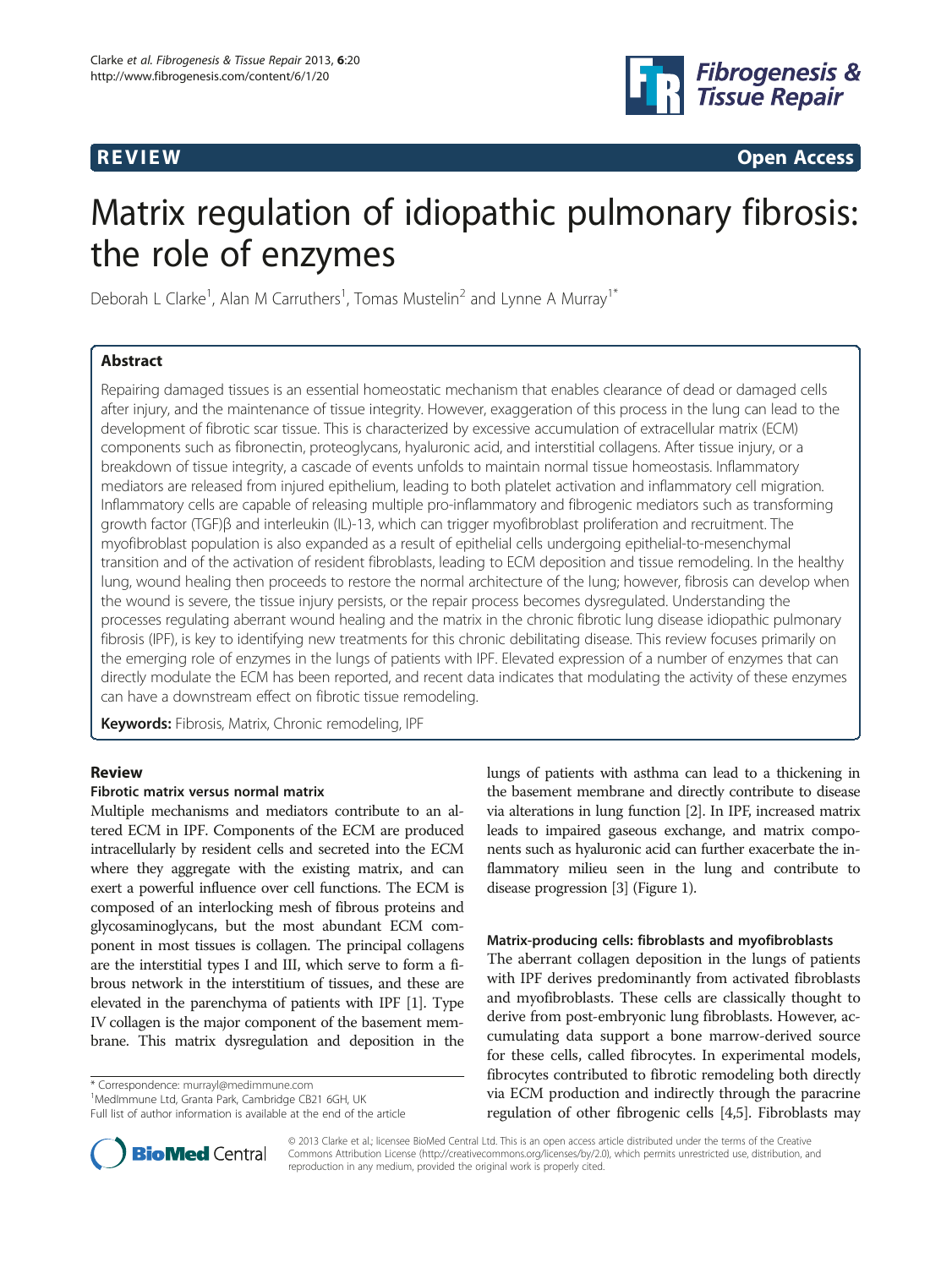<span id="page-2-0"></span>

also derive from epithelial-to-mesenchymal transition [[6](#page-6-0)] or endothelial-to-mesenchymal transition [\[7\]](#page-6-0), although their precise contribution to α-smooth muscle actin  $(\alpha$ -SMA)-expressing cells remains controversial [[8\]](#page-6-0), and the contribution to disease progression in IPF is not firmly established.

Fibroblasts play central roles both in the maintenance of normal tissue function and in the wound healing response. The lung is a dynamic organ, often under varying degrees of motility and stress. By generating ECM, fibroblasts provide a scaffold for cells and a sink for mediators to be able to respond to the rapid changes in shear force. In the lung, fibroblasts are found in greatest numbers in the subepithelial layer of the conducting airways and the interstitium of the lung parenchyma, which puts them in a prime location to interact with the epithelial and endothelial cells.

Fibroblasts and myofibroblasts are metabolically active cells, capable of synthesizing, secreting, and degrading ECM components, including collagens, proteoglycans, tenascin, laminin, and fibronectin. The secretion of ECM proteins is closesly regulated. Moreover, fibroblasts generate matrix metalloproteinases (MMPs) and their inhibitors, tissue inhibitors of metalloproteinases (TIMPs), thus controlling tissue architecture and matrix turnover rates, and contributing to both the initiation and resolution phases following injury. The added contractile properties of myofibroblasts are also central to controlling wound healing as well as tissue architecture [\[9](#page-6-0)]. In vitro,

fibroblast-to-myofibroblast trans-differentiation can be induced by transforming growth factor (TGF)β1 and it has been hypothesized that TGFβ1 found locally at sites of fibrosis trans-differentiate resident fibroblasts into myofibroblasts [\[10,11\]](#page-6-0). Myofibroblasts are generally absent in lung parenchyma; however, in IPF, one of the hallmarks of disease is the presence of α-SMA-positive cells in and around fibroblastic foci.

IL-13 is another pro-fibrotic mediator that can elicit a number of fibroblast responses in vitro, as well as directly promoting fibrosis *in vivo*. Fibroblasts isolated from the lungs of patients with IPF exhibit an increase in IL-13 receptor expression for both IL-13Rα1 and IL-13Rα2 [\[12,13](#page-6-0)]. Moreover, IPF fibroblasts are hyperresponsive to IL-13 stimulation in vitro, resulting in enhanced collagen production, differentiation to of fibroblasts to myofibroblasts, and increased TGFβ expression [[13\]](#page-6-0). Both T cells and alternatively activated macrophages express IL-13 in the IPF lung [[14\]](#page-6-0). Both of these cell types are found in increased numbers in IPF [\[15,16](#page-6-0)]. In vivo mouse models have shown a pro-fibrotic role for IL-13Rα2 [[17\]](#page-6-0), classically thought of as a decoy receptor for IL-13. However, the relevance of this to human disease still needs to be determined.

Interestingly, fibroblasts isolated from fibrotic lung tissue are phenotypically different to non-fibrotic fibroblasts [[18](#page-6-0)-[20\]](#page-7-0). Fibrotic fibroblasts exhibit altered responsiveness to growth factors and also enhanced chemokine receptor expression, suggesting a lower tolerance to exogenous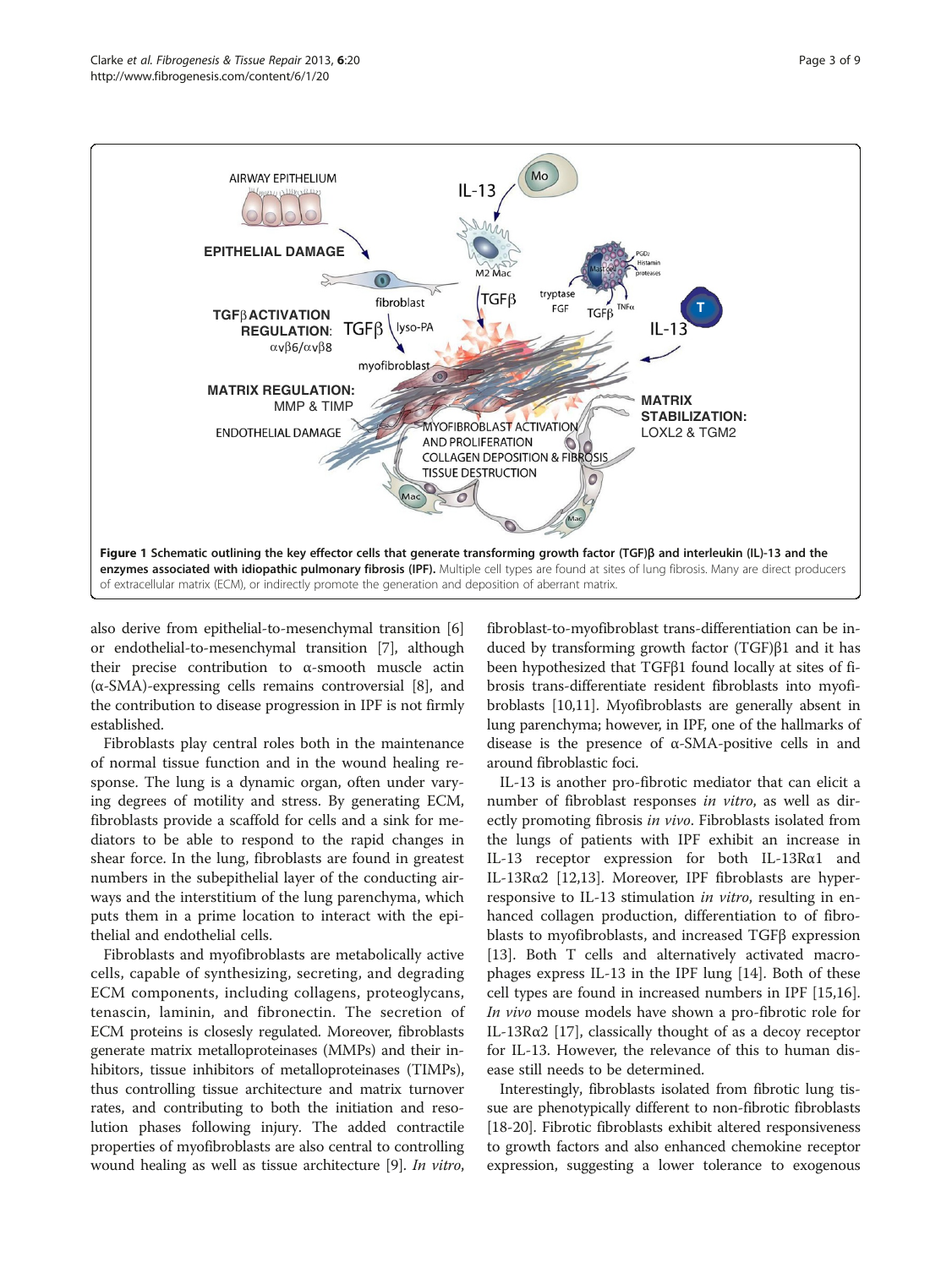stimuli. The progression and severity of IPF has also been closely associated with regions of fibroblast accumulation and proliferation, to the extent that these regions have become a reliable indicator of survival [[18](#page-6-0)[-20\]](#page-7-0). The increased number of collagen-producing mesenchymal cells seen in these diseases suggests that these cells are either hyperproliferative and/or resistant to apoptosis, and both of these alterations have been observed in vitro [\[18,19](#page-6-0)[,21-23\]](#page-7-0). Collectively, IPF fibroblasts behave more like tumor cells, indicating that they have undergone epigenetic changes, or have transformed somehow from a normal lung fibroblast to a disease phenotype.

# Remodeling of the matrix and control of matrix turnover

The turnover rates of matrix molecules and the proteases that degrade them are under control of an extensive network of cytokines, growth factors, proteases, lipid mediators, and mechanical forces. Fibroblasts synthesize a host of matrix components driving matrix deposition, and an abundant number of enzymes regulate matrix degradation including MMPs and serine proteases [\[24](#page-7-0)]. Collagen is also degraded both intracellularly and extracellularly, and the maintenance of tissue homeostasis is dependent on the regulation of matrix production and degradation within the tissue. In diseased tissue, it is clear that this finely balanced process is dysregulated, leading to tissue destruction and excessive matrix deposition. Mediators involved in this process leading to tissue fibrosis include locally released polypeptide growth factors (such as platelet-derived growth factor, epidermal growth factor, fibroblast growth factor) cytokines such as TGFβ and the interleukins, and cellular enzymes, which will be discussed below [\[25\]](#page-7-0).

MMPs exert proteolytic activities on various proteins including many ECM components, and are thus central to ECM formation [[26](#page-7-0)]. Numerous cell types in the lung are capable of expressing MMPs, including epithelium, fibroblasts, myofibroblasts, and macrophages. These cells have been shown to be elevated in asthma and chronic obstructive pulmonary disease (COPD) [[26\]](#page-7-0), as well as in IPF, where MMP1, MMP2 and MMP9 were shown to be co-localized to the epithelium surrounding fibrotic lesions, while increased TIMP2, was also observed suggesting that the MMP activity may be inhibited and that the fibrotic region is not degraded [\[27](#page-7-0)]. Other work has reported a role for MMP3, which is elevated in the IPF lung [[28](#page-7-0)]. Overexpression of MMP3 leads to pulmonary fibrosis in the rat lung, while mice lacking MMP3 are protected [[28](#page-7-0)]. In vitro work suggests a role for MMP3 in the activation of β-catenin signaling and the induction of epithelial-tomesenchymal transition, a process thought to contribute to the pathogenesis of IPF [\[29\]](#page-7-0). IL-13 can directly induce a number of pro-fibrotic MMPs, including MMP9 and MMP12 [[30](#page-7-0)], and MMP7 [\[31\]](#page-7-0), all of which are elevated in

the lungs of patients with IPF. In addition to MMP3, pro-MMP7 is also elevated in the bronchoalveolar lavage fluid of patients with IPF, and is thought to be produced by the hyperplastic alveolar and metaplastic bronchiolar epithelial cells, and activated locally in the lung [[32](#page-7-0)]. Membrane type-1 MMP (MT1-MMP or MMP14) has also been reported to serve as a key effector of type I collagenolytic activity in pulmonary fibroblasts [\[33\]](#page-7-0). Other MMPs have been associated with the genetic risk of IPF. Polymorphisms of the MMP-1 promoter have been shown to potentially confer increased risk for IPF [[34](#page-7-0)]. High-resolution computed tomography (HRCT) and histopathologic evaluation of fibrosis and tissue destruction in IPF have been associated with pulmonary emphysema, with expression of MMP2, MMP7, MMP9, and MT1-MMP by fibroblasts of myofibroblastic foci being predominant in fibrosis [\[35\]](#page-7-0).

# Other protease activity in IPF

In addition to MMP dysregulation, other enzymes are known to play a role in IPF. Coagulation proteases, besides their important role in fibrin formation, are now well recognized to exert pro-fibrotic cellular effects via activation of protease-activated receptors (PARs) [[36](#page-7-0)]. Mast cells co-cultured with lung fibroblasts become activated and release tryptase, which in turn promotes lung fibroblast proliferation via PAR-2 [\[36\]](#page-7-0). Tryptase-mediated stimulation of fibroblast proliferation occurs via activation of the protease-activated receptor PAR-2 [\[37\]](#page-7-0), and more recently a PAR-2 dependency has also been demonstrated for tryptase induction of collagen and fibronectin synthesis by fibroblasts [[38](#page-7-0)]. Furthermore, those authors hypothesized that the increase in PAR-2 expression observed in lung fibroblasts from patients with IPF could sensitize these cells to the effects of mast cell-derived tryptase [[36](#page-7-0),[38](#page-7-0)]. PAR-2 is elevated in IPF lungs, and is upregulated by TGFβ in lung fibroblasts [\[36\]](#page-7-0). PAR-2 has also recently been reported to play a role in aggravating pulmonary fibrosis. An absence of PAR-1 signaling in PAR-1 knockout mice conferred protection in a bleomycin model [\[39\]](#page-7-0), and thrombin stimulation of proteoglycan expression is mediated by PAR-1 activation of TGFβ1RI [\[40\]](#page-7-0). More recently, a PAR-1 antagonist attenuated the expression of TGFβ1 promoted airway remodeling in ovalbumin-allergic rats [[41](#page-7-0)]. PAR-2 has also recently been reported to play a role in aggravating pulmonary fibrosis. Mast cells co-cultured with lung fibroblasts become activated, and release tryptase, which in turn promotes lung fibroblast proliferation via PAR-2 [\[38\]](#page-7-0).

# Enzymes affecting matrix cross-linking

Enzymes such as transglutaminases (TGs) and lysyl oxidases (LOXs) are also reported to contribute to the pathogenesis of fibrosis through modification of the ECM. TGs are a family of nine enzymes that catalyze post-translational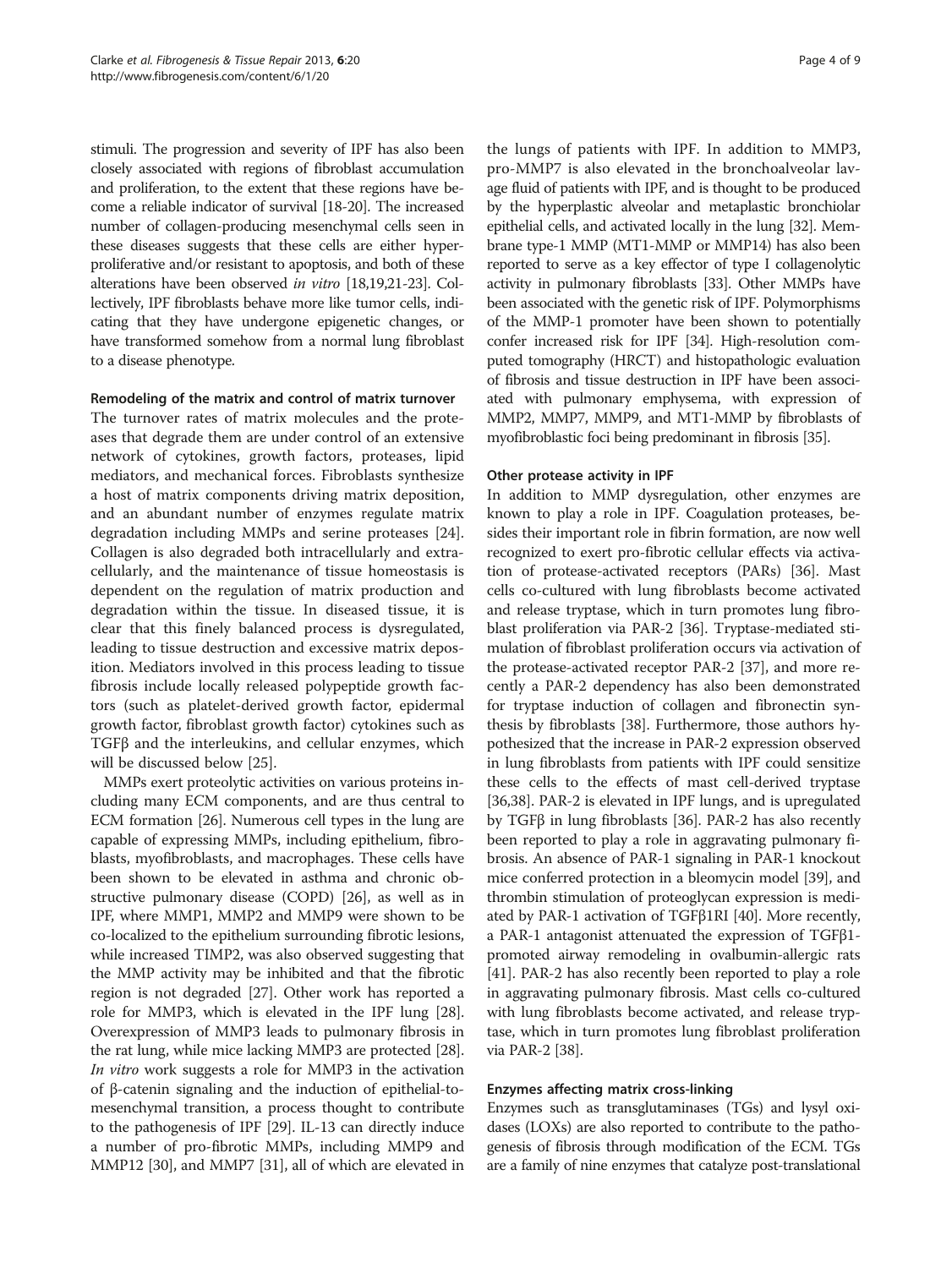bonds between proteins via mechanism such as transamidation [[42](#page-7-0)]. TG2 (also known as tissue transglutaminase) is the most abundant and widely expressed member of the TG family, being present in many cell types including fibroblasts, macrophages, smooth muscle cells, hepatocytes, red blood cells, cardiac myocytes, neurons, chondrocytes, and kidney cells [\[43](#page-7-0)]. TG2 is reported to promote tissue fibrosis through cross-linking extracellular collagen and fibronectin, making them more resistant to breakdown [[44](#page-7-0)], but is known to exert multiple other functions that may promote fibrosis [[45-49\]](#page-7-0). TG2 has been shown to promote liver and kidney fibrosis, and to be elevated in patients with kidney disease [[50](#page-7-0)-[54](#page-7-0)]. TG activity was reportedly increased in a rat model of pulmonary fibrosis [[55](#page-7-0)]. In a mouse model of lung injury induced by bleomycin, bleomycin-induced epithelial damage was mediated through TG2, resulting in IL-6 release and the differentiation of IL-17-producing T cells, with subsequent inflammatory amplification in the lung [\[56\]](#page-7-0). In addition, the authors reported that fibroblast-derived TG2, acting downstream of TGFβ, was also important in the effector phase of fibrogenesis [[56](#page-7-0)]. TG2 knockout mice were protected from bleomycin-induced lung fibrosis, and TG2 expression and activity were increased in patients with IPF versus normal controls [[57\]](#page-7-0).

The LOX family is a family of five enzymes that facilitate the covalent cross-linking of type I collagens via catalysis of the oxidative deamination reaction between a lysyl or a hydroxylysyl residue [\[58,59\]](#page-7-0). LOXL1 regulates collagen cross-linking and total collagen levels in angiotensin IIinduced hypertension in rodents [[60](#page-7-0)], has been associated with renal fibrosis [[61](#page-7-0)], and when overexpressed, induces cardiac hypertrophy in mice [\[62\]](#page-8-0). LOXL2 was reported to increase collagen accumulation in breast and glioma tumors [\[63,64](#page-8-0)], and has been associated with liver fibrosis [[65](#page-8-0)], as well as IPF [[64](#page-8-0)]. Treatment of mice with an anti-LOXL2 monoclonal antibody reduced the fibrotic burden in a model of cancer and lung fibrosis, in part via reduction in disease-associated fibroblasts. Anti-LOXL2 also led to reduced production of growth factors and cross-linked collagenous matrix, and also reduced TGFβ signaling, and thus those authors postulated that LOXL2 could potentially mediate fibroblast activation in vivo through its enzymatically catalyzed cross-linking of fibrillar collagen and corresponding increase in local matrix tension, resulting in activation of TGFβ1 signaling from the latent complex [\[64\]](#page-8-0). Targeting the cross-linking of collagen is an attractive therapeutic angle for patients with fibrosis, and indeed, agents blocking LOXL2 are now entering clinical trials in patients with IPF.

# The role of the matrix in promoting fibroblast activation and inflammation

The ECM, as discussed, is a complex mixture of proteins, proteoglycans, and glycosaminoglycans, which supports cell and tissue architecture. However, the ECM can also alter cell adhesion, migration, proliferation/survival, and differentiation. Recent data have indicated that increased matrix stiffness increases fibroblast proliferation and contractility [\[66\]](#page-8-0). Fibrotic matrix is stiffer than normal lung matrix (6 to 20 kPa versus 1 kPa) [[67](#page-8-0)]. Moreover, normal fibroblasts exhibit IPF cell properties when they are subjected to matrices with heightened stiffness, including increased differentiation to myofibroblasts, along with increased proliferation and resistance to apoptosis [[67](#page-8-0)-[70](#page-8-0)]. Another key pro-fibrotic role for increased matrix stiffness is the promotion of latent TGFβ activation, whereas compliant matrices have lower levels of TGFβ activation [[68](#page-8-0)]. Previous studies comparing normal and IPF fibroblasts have been conducted on glass or tissue culture plastic, and some of the underlying differences in cell responses may actually be due to the different types of matrix produced by the cells on different substrates. Therefore, future studies profiling discrete differences in matrix components are warranted.

ECM can also directly promote inflammation. Components of the ECM, namely hyaluronan and elastin, are reported to exhibit chemotactic activity on inflammatory cells, enhance phagocytic function, enhance adhesion of polymorphonuclear neutrophils (PMNs), induce immune responses, and change gene expression profiles in inflammatory cells [[71](#page-8-0)]. In the initial inflammatory phase of wound repair, the glycosaminoglycan hyaluronic acid is abundant, and acts as a promoter of early inflammation. However, failure to remove ECM degradation products from the site of tissue injury contributes to the unremitting inflammation and destruction observed in IPF. Clearance of hyaluronan fragments is thought to be dependent both on its receptor CD44 and on recognition by the host via Toll-like receptor (TLR)2 and TLR4 [[3\]](#page-6-0). Hyaluronan-TLR2 and hyaluronan-TLR4 signals regulate both the innate inflammatory response as well as the epithelial cell integrity that is crucial for recovery from acute lung injury [[3\]](#page-6-0).

The ECM also plays a role in leukocyte adhesion. Adhesion of PMNs to ECM proteins has been shown to be important for their migration, and is thought to participate in PMN recruitment to sites of inflammation. Migration of PMNs through the parenchyma can be influenced by the composition of the ECM [[72](#page-8-0)], with multiple studies demonstrating increased adherence of PMNs to surfaces coated with fibronectin and collagen [[73\]](#page-8-0). ECM components such as fibronectin can also act as chemotactic agents for PMNs, suggesting that local rates of migration within tissues are potentially regulated by several different ECM components. Adhesion of PMNs to collagens is thought to be mediated via the integrin CD11b/CD18, found on PMNs [\[74](#page-8-0)], as shown by antibody-blocking experiments.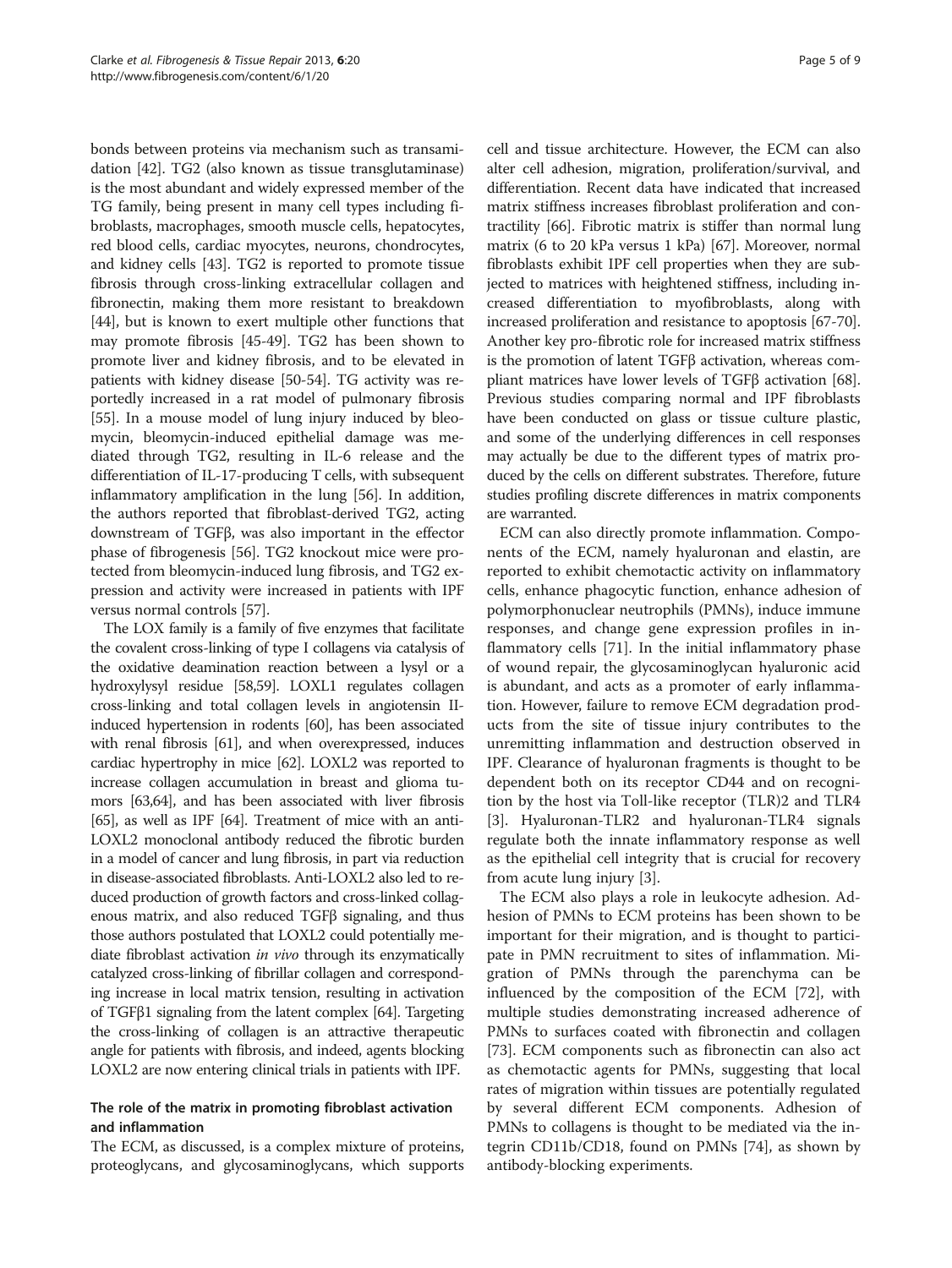## Matrix signaling: growth factors and integrins

It is now over three decades since the discovery of TGFβ [[75\]](#page-8-0), and its pleiotropic effects on cell growth, immune function, and proliferation have been well documented. Acting as a key pro-fibrotic molecule, TGFβ is a central stimulator of collagen production in the pathogenesis of pulmonary fibrosis [[76\]](#page-8-0). The three mammalian isoforms of the TGFβ family, TGFβ1, TGFβ2, and TGFβ3 are secreted as pro-TGFβ forms, covalently bound to a propeptide (latent associated protein (LAP)β1, LAPβ2, and LAPβ3) in a complex referred to as the small latent complex (SLC). These structures prevent the engagement and agonism of the active molecule at TGFβ receptors. These complexes are targeted to structures within the ECM through latent TGF binding proteins (LTBPs) [[77](#page-8-0)] by association with other ECM proteins such as fibronectin, fibrillin-1, and vitronectin. The majority of cells secrete TGF as an SLC with LTBP-1 [\[78,79\]](#page-8-0). Thus, the large latent complex represents a storage depot of latent TGFβ for activation. Disruption of this process allows the release of TGFβ1, in a process known as TGFβ1 activation.

Activation of latent TGFβ can occur by multiple mechanisms, and is normally associated with proteolytic degradation of the LAP or an alteration of LAP confirmation to allow the activation of TGFβ; for example, bone morphogenetic protein-1, multiple MMPs, plasmin, urokinasetype plasminogen activator (uPA), tissue-type plasminogen activator, and thrombin [\[80](#page-8-0)]. Among proteolytic enzymes, uPA-mediated activation of plasmin is involved in the activation of latent TGFβ1 by proteolytic cleavage within the N-terminal region of LAP [[81](#page-8-0)]. Binding of uPA to its receptor uPAR can trigger intracellular signal transduction via interaction with the α5β1 integrin [\[82](#page-8-0)], in addition to focusing plasmin production to release ECM factors and activate latent TGFβ1 [\[83,84\]](#page-8-0). The transmembrane αv integrins have been shown to bind to and activate latent TGFβ1 and β3 by binding to arginine-glycine-aspartic acid (RGD) motifs. This RGD motif is absent in the LAP of TGFβ2, and consequently no integrin-mediated activation of TGFβ2 has been described to date. All the αv integrins, αvβ1, αvβ3, αvβ5, αvβ6, and αvβ8, and the integrins α5β1 and  $\alpha$ 8β1 bind in this way.

Evidence for this major role for an integrin in TGFβ activation was first highlighted using β6-deficient mice that are unable to form the  $ανβ6$  integrin [\[85](#page-8-0)] These mice exhibited an exaggerated inflammatory response similar to that seen with TGFβ1 and Smad3 knockout mice [\[86](#page-8-0)]. Subsequently, direct evidence of TGF activation *in vivo* was demonstrated for ανβ5 [[68](#page-8-0)], ανβ6 [85,] and  $αvβ8$  [[87\]](#page-8-0).

The integrins αvβ3, αvβ5, αvβ6, and αvβ8 have been shown to activate latent TGFβ1 via two distinct modes of action [[88\]](#page-8-0). In the case of αvβ8, which is expressed on normal epithelial cells, fetal fibroblasts, and dendritic

and neuronal cells [[87\]](#page-8-0), it binds with high affinity to latent TGFβ1 by recognition of the RGD domain, and activation is mediated by anchoring of the molecule and its close proximity with MMP14, bringing about its proteolytic cleavage [[89\]](#page-8-0) Fibroblast-specific inducible β8 silencing reduced lung remodeling and TGFβ signaling in a chronic allergen challenge model [[90\]](#page-8-0), demonstrating a key in vivo function of this integrin.

In the case of αvβ3, αvβ5, and αvβ6, these integrins have been shown to activate latent TGFβ1 in a proteolysisindependent manner, by transmission of contractile cell forces within the LLC. These forces result in deformation of the latent complex to liberate active TGFβ1 [\[68,91](#page-8-0)]. The importance of the role of LTBP-1 as a lever to decrease the threshold for TGFβ1 activation has recently been highlighted [[92\]](#page-8-0).

# Current clinical approaches measuring and targeting the matrix

Despite our increasing understanding of the pathology driving IPF, and the key mechanisms involved in this disease, another area receiving much interest is how to measure matrix and collagen turnover clinically in patients, either to enable identification or to determine disease progression. HRCT can be used to clinically diagnose and determine the extent of lung fibrosis; however, repeated HRCT exposure to a patient who already has lung fibrosis may not be clinically feasible in the long term. Recently proteolytic generation of pathological and tissue-specific fragments of proteins has received increased attention [\[93\]](#page-8-0) as a method of identifying potential markers of chronic lung disease in which matrix dysregulation is a key feature, such as COPD and IPF.

It has been reported that these protein fragments (also known as neoepitopes or protein fingerprints) are more accurate predictors than the unmodified intact proteins [[93](#page-8-0)]. Examples include a type III collagen fragment generated by MMPs as a marker for generalized and liver fibrosis [[92,94\]](#page-8-0), a type II collagen degradation product generated by MMPs for osteoarthritis and rheumatoid arthritis [\[95](#page-8-0)], and a type I collagen fragment generated by cathepsin K as a diagnostic tool for measuring and monitoring bone resorption [[96](#page-8-0)]. MMP9 and MMP12 have been associated with elastin degradation, and are implicated in chronic respiratory diseases such as IPF. Recent work in this field identified an elastin fragment, ELN-441, which is released by the action of MMP9 and MMP12 on elastin. This fragment was elevated in the serum of patients with IPF or COPD, and may represent a novel method for detecting ECM in IPF and other chronic lung diseases, following further clinical validation [[97\]](#page-8-0).

Another approach that is under development is using stable isotope labeling techniques in combination with ultra-high-resolution mass spectrometry. A recent publication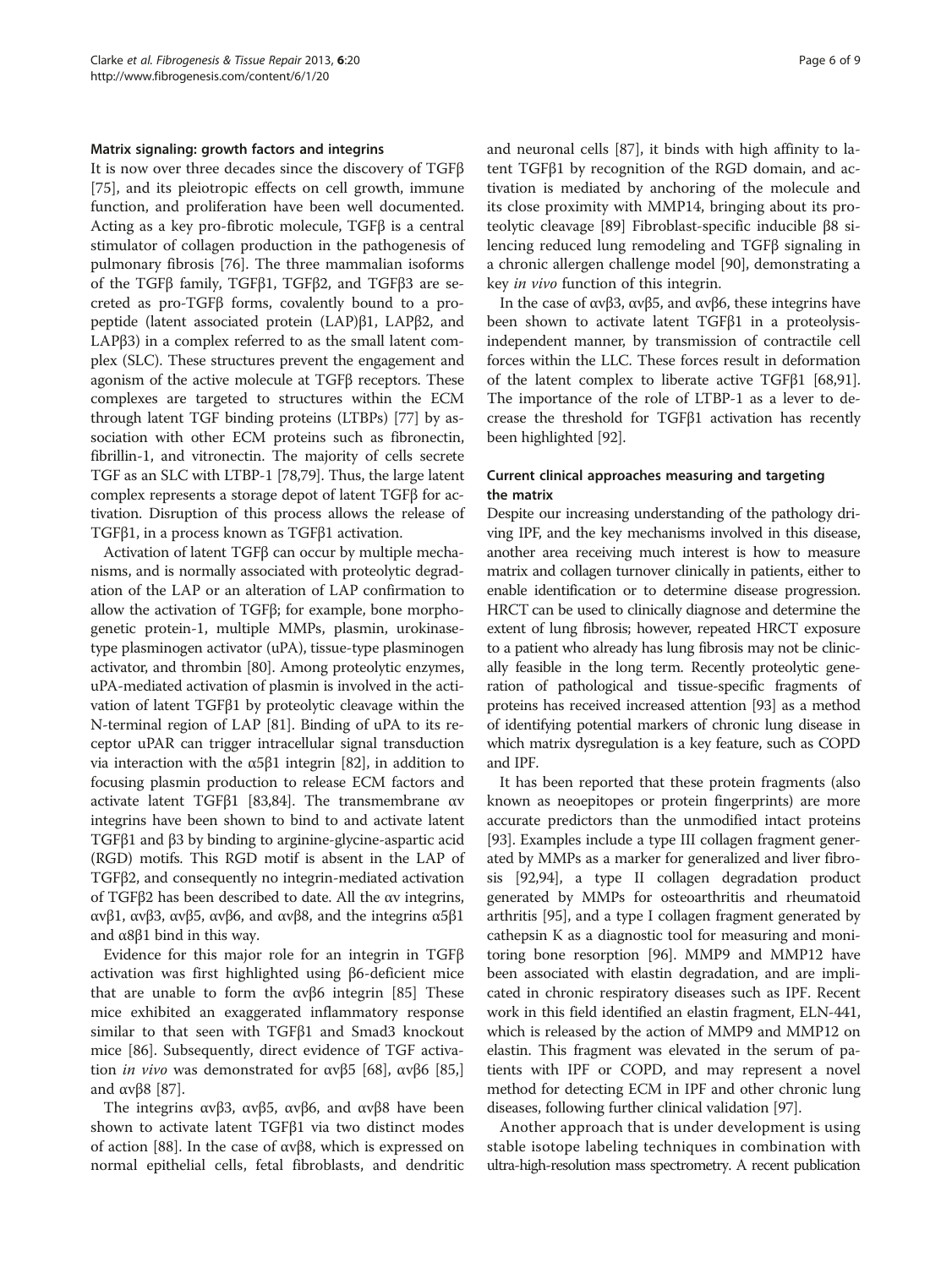<span id="page-6-0"></span>demonstrated the potential of monitoring collagen turnover in vivo using the intratracheal bleomycin mouse model [[98](#page-8-0)]. Mice were challenged with bleomycin, and given deuterated drinking water 1 week prior to terminal endpoint, and the percentage of hydroxyproline that contained deuterateswater indicated the amount of new collagen [[98](#page-8-0)]. The results indicated that new collagen generation closely mirrored cell proliferation, and the initial uptake of deuterated water peaked as early as 1 week post-bleomycin, when it subsequently declined, whereas histological fibrosis also peaked 1 week post-bleomycin but remained elevated throughout the remaining 5 weeks [[98](#page-8-0)]. Collectively, these results indicated that the fibrosis observed in this model was initially induced by new collagen deposition and that the continued pathology was not due to constant collagen turnover, but more to maintenance of the synthesized ECM. Although the intratracheal bleomycin model has significant limitations and does not closely resemble clinical IPF, the model has provided insights in to some of the key pathways associated with IPF. However, if this phenomenon, of an initial burst of ECM generation that is then maintained resulting in chronic lung fibrosis, applies to IPF, future anti-fibrotic therapies should aim to target the maintenance of collagen and not the initial synthesis.

# **Conclusions**

As described in this review, the matrix provides a number of pro-fibrotic mechanisms, including direct physiochemical activating properties, a sink for pro-fibrotic and pro-inflammatory mediators, and fostering of ECMproducing cell survival. Therefore, disrupting the aberrant matrix that has accumulated in the IPF lung may result in a number of pathways being inhibited, and might provide significant improvements in gas exchange in the lung, resulting in considerable improvement in patient mortality and morbidity.

### Abbreviations

BMP: Bone morphogenic protein; COPD: Chronic obstructive pulmonary disease; ECM: Extracellular matrix; HRCT: High-resolution computed tomography; IPF: Idiopathic pulmonary fibrosis; LOX: Lysyl oxidase; LTBP: Latent transforming growth factor beta binding protein; MMP: Matrix metalloproteinase; PAR: Protease-activated receptor; PMN: Polymorphonuclear neutrophil; SMA: Smooth muscle actin; TG: Transglutaminase; TGF: Transforming growth factor; TIMP: Tissue inhibitor of matrix metalloproteinases.

## Competing interests

The authors declare that they have no competing interests.

### Authors' contributions

All authors contributed to the writing of this review article and have read and approved the final manuscript.

### Author details

<sup>1</sup>MedImmune Ltd, Granta Park, Cambridge CB21 6GH, UK. <sup>2</sup>MedImmune LLC, Gaithersburg, MD, USA.

Received: 19 August 2013 Accepted: 13 November 2013 Published: 26 November 2013

#### References

- 1. Laurent GJ, Harrison NK, McAnulty RJ: The regulation of collagen production in normal lung and during interstitial lung disease. Postgrad Med J 1988, 64(Suppl 4):26–34.
- Royce SG, Cheng V, Samuel CS, Tang ML: The regulation of fibrosis in airway remodeling in asthma. Mol Cell Endocrinol 2012, 351(2):167–175.
- 3. Jiang D, Liang J, Fan J, Yu S, Chen S, Luo Y, Prestwich GD, Mascarenhas MM, Garg HG, Quinn DA, Homer RJ, Goldstein DR, Bucala R, Lee PJ, Medzhitov R, Noble PW: Regulation of lung injury and repair by Toll-like receptors and hyaluronan. Nat Med 2005, 11(11):1173–1179.
- 4. Reilkoff RA, Bucala R, Herzog EL: Fibrocytes: emerging effector cells in chronic inflammation. Nat Rev Immunol 2011, 11(6):427–435.
- Quan TE, Cowper SE, Bucala R: The role of circulating fibrocytes in fibrosis. Curr Rheumatol Rep 2006, 8(2):145–150.
- 6. Kim KK, Wei Y, Szekeres C, Kugler MC, Wolters PJ, Hill ML, Frank JA, Brumwell AN, Wheeler SE, Kreidberg JA, Chapman HA: Epithelial cell alpha3beta1 integrin links beta-catenin and Smad signaling to promote myofibroblast formation and pulmonary fibrosis. J Clin Invest 2009, 119(1):213–224.
- 7. Hashimoto N, Phan SH, Imaizumi K, Matsuo M, Nakashima H, Kawabe T, Shimokata K, Hasegawa Y: Endothelial-mesenchymal transition in bleomycininduced pulmonary fibrosis. Am J Respir Cell Mol Biol 2009, 43(2):161–172.
- 8. Rock JR, Barkauskas CE, Cronce MJ, Xue Y, Harris JR, Liang J, Noble PW, Hogan BL: Multiple stromal populations contribute to pulmonary fibrosis without evidence for epithelial to mesenchymal transition. Proc Natl Acad Sci U S A 2011, 108(52):E1475–E1483.
- Ohta K, Mortenson RL, Clark RA, Hirose N, King TE Jr: Immunohistochemical identification and characterization of smooth muscle-like cells in idiopathic pulmonary fibrosis. Am J Respir Crit Care Med 1995, 152(5 Pt 1):1659-1665.
- 10. Chambers RC, Leoni P, Kaminski N, Laurent GJ, Heller RA: Global expression profiling of fibroblast responses to transforming growth factor-beta1 reveals the induction of inhibitor of differentiation-1 and provides evidence of smooth muscle cell phenotypic switching. Am J Pathol 2003, 162(2):533–546.
- 11. Desmouliere A, Geinoz A, Gabbiani F, Gabbiani G: Transforming growth factor-beta 1 induces alpha-smooth muscle actin expression in granulation tissue myofibroblasts and in quiescent and growing cultured fibroblasts. J Cell Biol 1993, 122(1):103–111.
- 12. Jakubzick C, Choi ES, Kunkel SL, Evanoff H, Martinez FJ, Puri RK, Flaherty KR, Toews GB, Colby TV, Kazerooni EA, Gross BH, Travis WD, Hogaboam CM: Augmented pulmonary IL-4 and IL-13 receptor subunit expression in idiopathic interstitial pneumonia. J Clin Pathol 2004, 57(5):477-486.
- 13. Murray LA, Argentieri RL, Farrell FX, Bracht M, Sheng H, Whitaker B, Beck H, Tsui P, Cochlin K, Evanoff HL, Hogaboam CM, Das AM: Hyperresponsiveness of IPF/UIP fibroblasts: interplay between TGFbeta1, IL-13 and CCL2. Int J Biochem Cell Biol 2008, 40(10):2174–2182.
- 14. Hancock A, Armstrong L, Gama R, Millar A: Production of interleukin 13 by alveolar macrophages from normal and fibrotic lung. Am J Respir Cell Mol Biol 1998, 18(1):60–65.
- 15. Murray LA, Chen Q, Kramer MS, Hesson DP, Argentieri RL, Peng X, Gulati M, Homer RJ, Russell T, van Rooijen N, Elias JA, Hogaboam CM, Herzog EL: TGF-beta driven lung fibrosis is macrophage dependent and blocked by serum amyloid P. Int J Biochem Cell Biol 2011, 43(1):154-162.
- 16. Reilkoff RA, Peng H, Murray LA, Peng X, Russell T, Montgomery R, Feghali-Bostwick C, Shaw A, Homer RJ, Gulati M, Mathur A, Elias JA, Herzog EL: Semaphorin 7a + regulatory T cells are associated with progressive idiopathic pulmonary fibrosis and are implicated in transforming growth factor-beta1-induced pulmonary fibrosis. Am J Respir Crit Care Med 2013, 187(2):180–188.
- 17. Fichtner-Feigl S, Strober W, Kawakami K, Puri RK, Kitani A: IL-13 signaling through the IL-13alpha(2) receptor is involved in induction of TGF-beta (1) production and fibrosis. Nat Med 2005, 12(1):99–106.
- 18. Moodley YP, Scaffidi AK, Misso NL, Keerthisingam C, McAnulty RJ, Laurent GJ, Mutsaers SE, Thompson PJ, Knight DA: Fibroblasts isolated from normal lungs and those with idiopathic pulmonary fibrosis differ in interleukin-6/gp130 mediated cell signaling and proliferation. Am J Pathol 2003, 163(1):345–354.
- 19. Scaffidi AK, Mutsaers SE, Moodley YP, McAnulty RJ, Laurent GJ, Thompson PJ, Knight DA: Oncostatin M stimulates proliferation, induces collagen production and inhibits apoptosis of human lung fibroblasts. Br J Pharmacol 2002, 136(5):793–801.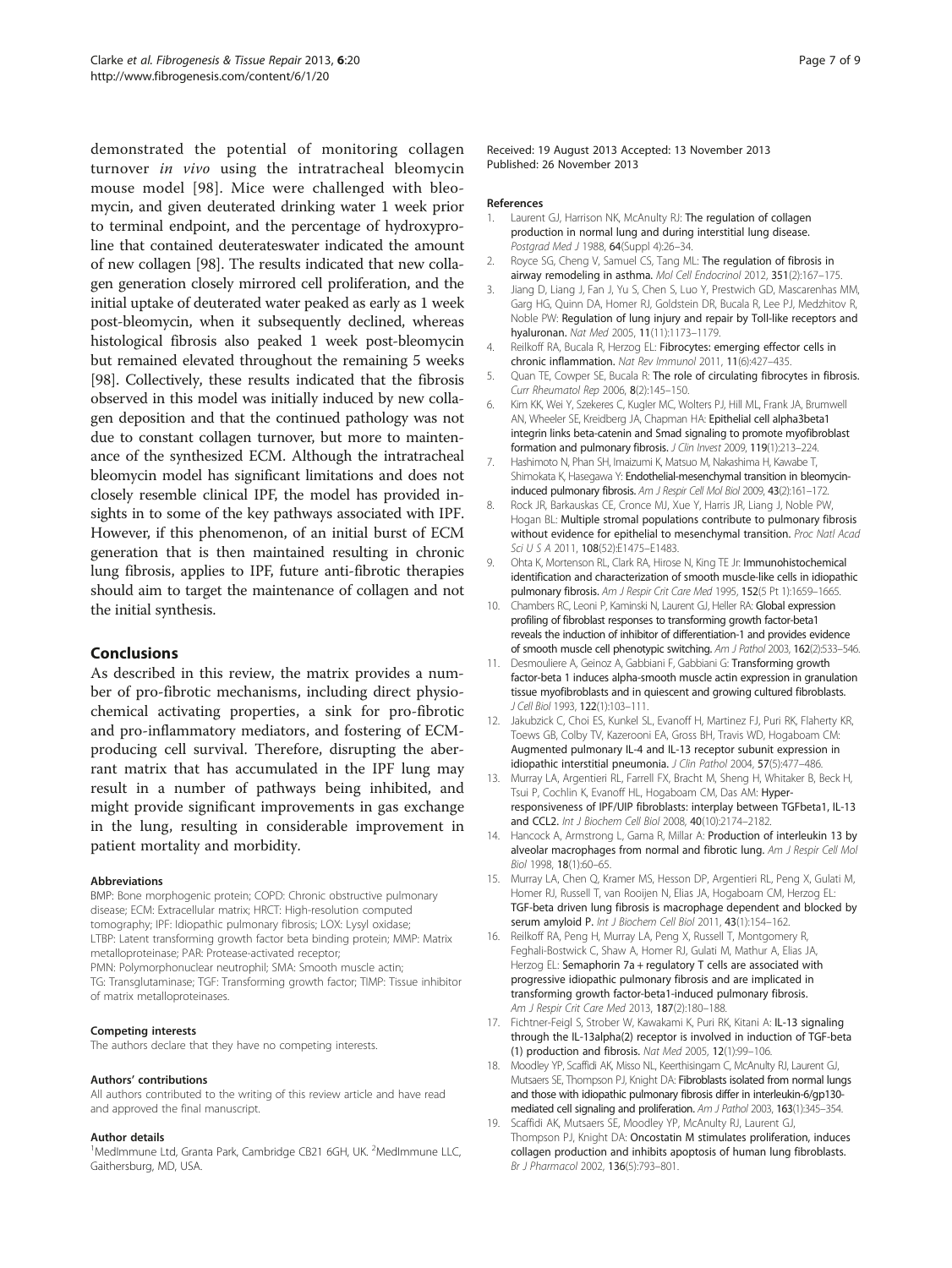- <span id="page-7-0"></span>20. Keerthisingam CB, Jenkins RG, Harrison NK, Hernandez-Rodriguez NA, Booth H, Laurent GJ, Hart SL, Foster ML, McAnulty RJ: Cyclooxygenase-2 deficiency results in a loss of the anti-proliferative response to transforming growth factor-beta in human fibrotic lung fibroblasts and promotes bleomycin-induced pulmonary fibrosis in mice. Am J Pathol 2001, 158(4):1411–1422.
- 21. Jacoby DB, Gleich GJ, Fryer AD: Human eosinophil major basic protein is an endogenous allosteric antagonist at the inhibitory muscarinic M2 receptor. J Clin Invest 1993, 91(4):1314–1318.
- 22. Tanaka T, Yoshimi M, Maeyama T, Hagimoto N, Kuwano K, Hara N: Resistance to Fas-mediated apoptosis in human lung fibroblast. Eur Respir J 2002, 20(2):359–368.
- 23. Ramos C, Montano M, Garcia-Alvarez J, Ruiz V, Uhal BD, Selman M, Pardo A: Fibroblasts from idiopathic pulmonary fibrosis and normal lungs differ in growth rate, apoptosis, and tissue inhibitor of metalloproteinases expression. Am J Respir Cell Mol Biol 2001, 24(5):591–598.
- 24. Mutsaers SE, Bishop JE, McGrouther G, Laurent GJ: Mechanisms of tissue repair: from wound healing to fibrosis. Int J Biochem Cell Biol 1997, 29(1):5-17.
- Wynn TA: Integrating mechanisms of pulmonary fibrosis. J Exp Med 2011, 208(7):1339–1350.
- 26. Demedts IK, Brusselle GG, Bracke KR, Vermaelen KY, Pauwels RA: Matrix metalloproteinases in asthma and COPD. Curr Opin Pharmacol 2005, 5(3):257–263.
- 27. Fukuda Y, Ishizaki M, Kudoh S, Kitaichi M, Yamanaka N: Localization of matrix metalloproteinases-1, -2, and −9 and tissue inhibitor of metalloproteinase-2 in interstitial lung diseases. Lab Invest 1998, 78(6):687-698.
- 28. Yamashita CM, Dolgonos L, Zemans RL, Young SK, Robertson J, Briones N, Suzuki T, Campbell MN, Gauldie J, Radisky DC, Riches DW, Yu G, Kaminski N, McCulloch CA, Downey GP: Matrix metalloproteinase 3 is a mediator of pulmonary fibrosis. Am J Pathol 2011, 179(4):1733–1745.
- 29. Chen QK, Lee K, Radisky DC, Nelson CM: Extracellular matrix proteins regulate epithelial-mesenchymal transition in mammary epithelial cells. Differentiation 2013, 86(3):126–32.
- 30. Lanone S, Zheng T, Zhu Z, Liu W, Lee CG, Ma B, Chen Q, Homer RJ, Wang J, Rabach LA, Rabach ME, Shipley JM, Shapiro SD, Senior RM, Elias JA: Overlapping and enzyme-specific contributions of matrix metalloproteinases-9 and −12 in IL-13-induced inflammation and remodeling. J Clin Invest 2002, 110(4):463–474.
- 31. Wadsworth SJ, Atsuta R, McIntyre JO, Hackett TL, Singhera GK, Dorscheid DR: IL-13 and TH2 cytokine exposure triggers matrix metalloproteinase 7-mediated Fas ligand cleavage from bronchial epithelial cells. J Allergy Clin Immunol 2010, 126(2):366–374. 374.e1-8.
- 32. Fujishima S, Shiomi T, Yamashita S, Yogo Y, Nakano Y, Inoue T, Nakamura M, Tasaka S, Hasegawa N, Aikawa N, Ishizaka A, Okada Y: Production and activation of matrix metalloproteinase 7 (matrilysin 1) in the lungs of patients with idiopathic pulmonary fibrosis. Arch Pathol Lab Med 2010, 134(8):1136–1142.
- 33. Rowe RG, Keena D, Sabeh F, Willis AL, Weiss SJ: Pulmonary fibroblasts mobilize the membrane-tethered matrix metalloprotease, MT1-MMP, to destructively remodel and invade interstitial type I collagen barriers. Am J Physiol 2011, 301(5):L683-L692.
- 34. Checa M, Ruiz V, Montano M, Velazquez-Cruz R, Selman M, Pardo A: MMP-1 polymorphisms and the risk of idiopathic pulmonary fibrosis. Hum Genet 2008, 124(5):465–472.
- 35. Rogliani P, Mura M, Mattia P, Ferlosio A, Farinelli G, Mariotta S, Graziano P, Pezzuto G, Ricci A, Saltini C, Orlandi A: HRCT and histopathological evaluation of fibrosis and tissue destruction in IPF associated with pulmonary emphysema. Respir Med 2008, 102(12):1753–1761.
- 36. Wygrecka M, Kwapiszewska G, Jablonska E, von Gerlach S, Henneke I, Zakrzewicz D, Guenther A, Preissner KT, Markart P: Role of proteaseactivated receptor-2 in idiopathic pulmonary fibrosis. Am J Respir Crit Care Med 2011, 183(12):1703–1714.
- 37. Akers IA, Parsons M, Hill MR, Hollenberg MD, Sanjar S, Laurent GJ, McAnulty RJ: Mast cell tryptase stimulates human lung fibroblast proliferation via protease-activated receptor-2. Am J Physiol Lung Cell Mol Physiol 2000, 278(1):L193–L201.
- 38. Wygrecka M, Dahal BK, Kosanovic D, Petersen F, Taborski B, von Gerlach S, Didiasova M, Zakrzewicz D, Preissner KT, Schermuly RT, Markart P: Mast cells and fibroblasts work in concert to aggravate pulmonary fibrosis: role of transmembrane SCF and the PAR-2/PKC-alpha/Raf-1/p44/42 signaling pathway. Am J Pathol 2013, 182(6):2094–2108.
- 39. Howell DC, Johns RH, Lasky JA, Shan B, Scotton CJ, Laurent GJ, Chambers RC: Absence of proteinase-activated receptor-1 signaling

affords protection from bleomycin-induced lung inflammation and fibrosis. Am J Pathol 2005, 166(5):1353–1365.

- 40. Burch ML, Ballinger ML, Yang SN, Getachew R, Itman C, Loveland K, Osman N, Little PJ: Thrombin stimulation of proteoglycan synthesis in vascular smooth muscle is mediated by protease-activated receptor-1 transactivation of the transforming growth factor beta type I receptor. J Biol Chem 2010, 285(35):26798–26805.
- 41. Zhu W, Bi M, Liu Y, Wang Y, Pan F, Qiu L, Guo A, Lv H, Yao P, Zhang N, Wang P: Thrombin promotes airway remodeling via protease-activated receptor-1 and transforming growth factor-beta1 in ovalbumin-allergic rats. Inhal Toxicol 2013, 25(10):577–586.
- 42. Lorand L, Graham RM: Transglutaminases: crosslinking enzymes with pleiotropic functions. Nat Rev 2003, 4(2):140–156.
- 43. Iismaa SE, Mearns BM, Lorand L, Graham RM: Transglutaminases and disease: lessons from genetically engineered mouse models and inherited disorders. Physiol Rev 2009, 89(3):991–1023.
- 44. Verderio EA, Johnson T, Griffin M: Tissue transglutaminase in normal and abnormal wound healing: review article. Amino acids 2004, 26(4):387–404.
- 45. Mhaouty-Kodja S: Ghalpha/tissue transglutaminase 2: an emerging G protein in signal transduction. Biol Cell 2004, 96(5):363-367.
- 46. Akimov SS, Krylov D, Fleischman LF, Belkin AM: Tissue transglutaminase is an integrin-binding adhesion coreceptor for fibronectin. J Cell Biol 2000, 148(4):825–838.
- 47. Mehta K, Fok JY, Mangala LS: Tissue transglutaminase: from biological glue to cell survival cues. Front Biosci 2006, 11:173–185.
- 48. Stephens P, Grenard P, Aeschlimann P, Langley M, Blain E, Errington R, Kipling D, Thomas D, Aeschlimann D: Crosslinking and G-protein functions of transglutaminase 2 contribute differentially to fibroblast wound healing responses. J Cell Sci 2004, 117(Pt 15):3389–3403.
- 49. Akimov SS, Belkin AM: Cell surface tissue transglutaminase is involved in adhesion and migration of monocytic cells on fibronectin. Blood 2001, 98(5):1567–1576.
- 50. Grenard P, Bresson-Hadni S, El Alaoui S, Chevallier M, Vuitton DA, Ricard-Blum S: Transglutaminase-mediated cross-linking is involved in the stabilization of extracellular matrix in human liver fibrosis. J Hepatol 2001, 35(3):367–375.
- 51. Qiu JF, Zhang ZQ, Chen W, Wu ZY: Cystamine ameliorates liver fibrosis induced by carbon tetrachloride via inhibition of tissue transglutaminase. World J Gastroenterol 2007, 13(32):4328–4332.
- 52. Johnson TS, Griffin M, Thomas GL, Skill J, Cox A, Yang B, Nicholas B, Birckbichler PJ, Muchaneta-Kubara C, Meguid El Nahas A: The role of transglutaminase in the rat subtotal nephrectomy model of renal fibrosis. J Clin Investig 1997, 99(12):2950–2960.
- 53. Shweke N, Boulos N, Jouanneau C, Vandermeersch S, Melino G, Dussaule JC, Chatziantoniou C, Ronco P, Boffa JJ: Tissue transglutaminase contributes to interstitial renal fibrosis by favoring accumulation of fibrillar collagen through TGF-beta activation and cell infiltration. Am J Pathol 2008, 173(3):631–642.
- 54. Huang L, Haylor JL, Hau Z, Jones RA, Vickers ME, Wagner B, Griffin M, Saint RE, Coutts IG, El Nahas AM, Johnson TS: Transglutaminase inhibition ameliorates experimental diabetic nephropathy. Kidney Int 2009, 76(4):383-394.
- 55. Griffin M, Smith LL, Wynne J: Changes in transglutaminase activity in an experimental model of pulmonary fibrosis induced by paraquat. Br J Exp Pathol 1979, 60(6):653-661.
- 56. Oh K, Park HB, Byoun OJ, Shin DM, Jeong EM, Kim YW, Kim YS, Melino G, Kim IG, Lee DS: Epithelial transglutaminase 2 is needed for T cell interleukin-17 production and subsequent pulmonary inflammation and fibrosis in bleomycin-treated mice. J Exp Med 2011, 208(8):1707–1719.
- 57. Olsen KC, Sapinoro RE, Kottmann RM, Kulkarni AA, Iismaa SE, Johnson GV, Thatcher TH, Phipps RP, Sime PJ: Transglutaminase 2 and its role in pulmonary fibrosis. Am J Respir Crit Care Med 2011, 184(6):699-707.
- Rucker RB, Murray J: Cross-linking amino acids in collagen and elastin. Am J Clin Nutr 1978, 31(7):1221-1236.
- 59. Yamauchi M, Shiiba M: Lysine hydroxylation and cross-linking of collagen. Meth Mol Biol (Clifton, N J) 2008, 446:95–108.
- 60. Gonzalez GE, Rhaleb NE, Nakagawa P, Liao TD, Liu Y, Leung P, Dai X, Yang XP, Carretero OA: N-acetyl-seryl-aspartyl-lysyl-proline reduces cardiac collagen cross-linking and inflammation in angiotensin II-induced hypertensive rats. Clin Sci (Lond) 2014, 126(1):85–94.
- 61. Phua YL, Martel N, Pennisi DJ, Little MH, Wilkinson L: Distinct sites of renal fibrosis in Crim1 mutant mice arise from multiple cellular origins. J Pathol 2013, 229(5):685–696.